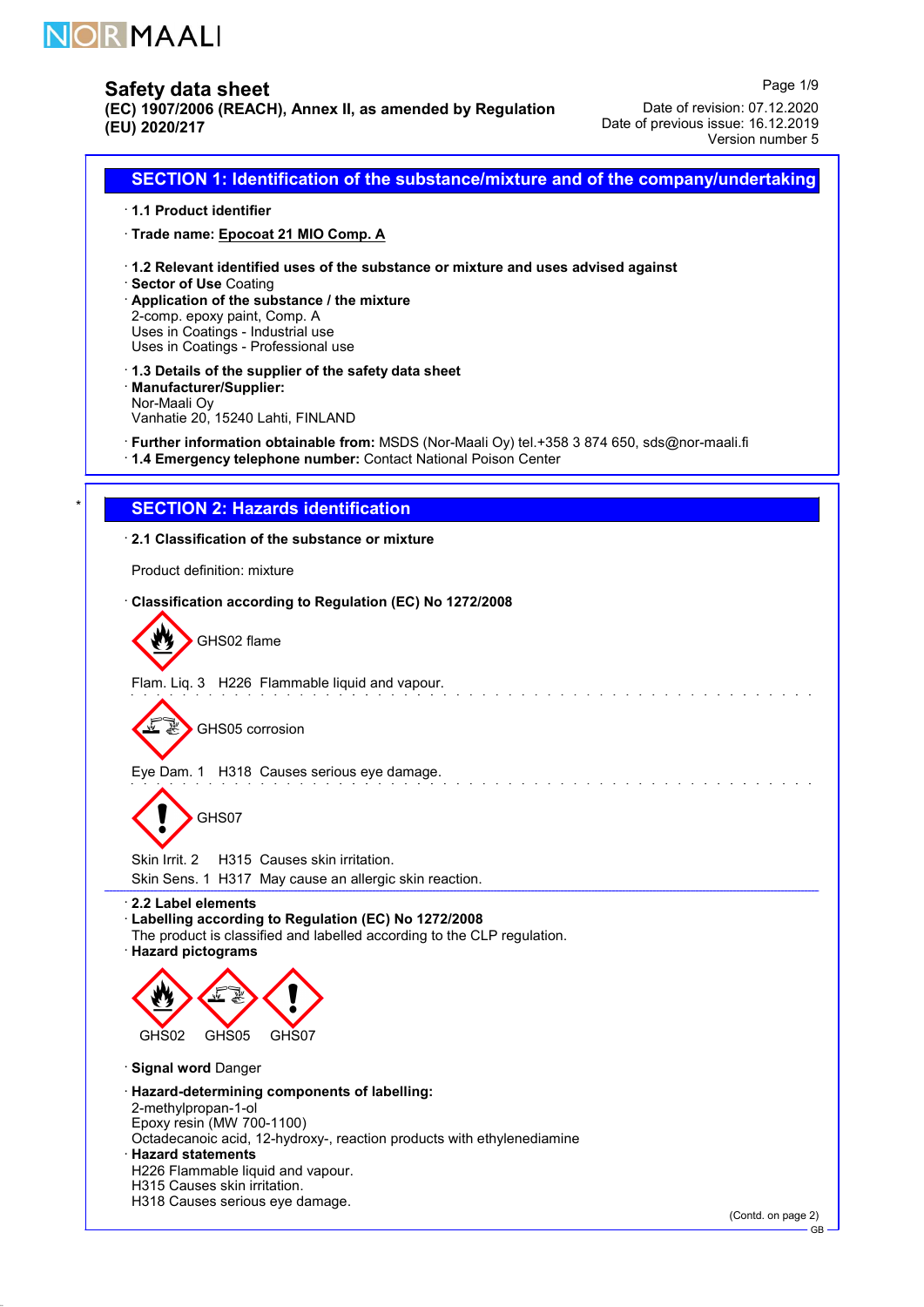

(EC) 1907/2006 (REACH), Annex II, as amended by Regulation (EU) 2020/217

Date of revision: 07.12.2020 Date of previous issue: 16.12.2019 Version number 5

#### Trade name: Epocoat 21 MIO Comp. A

(Contd. of page 1)

Page 2/9

H317 May cause an allergic skin reaction. · Precautionary statements P210 Keep away from heat, hot surfaces, sparks, open flames and other ignition sources. No smoking. P280 Wear protective gloves/protective clothing/eye protection/face protection/hearing protection. P305+P351+P338 IF IN EYES: Rinse cautiously with water for several minutes. Remove contact lenses, if present and easy to do. Continue rinsing. P310 Immediately call a POISON CENTER/doctor.<br>P333+P313 If skin irritation or rash occurs: Get medical a P333+P313 If skin irritation or rash occurs: Get medical advice/attention.<br>P403+P233 Store in a well-ventilated place. Keep container tightly closed Store in a well-ventilated place. Keep container tightly closed. · Additional information: EUH211 Warning! Hazardous respirable droplets may be formed when sprayed. Do not breathe spray or mist. · 2.3 Other hazards · Results of PBT and vPvB assessment

· PBT: Not applicable.

· vPvB: Not applicable.

# **SECTION 3: Composition/information on ingredients**

· 3.2 Chemical characterisation: Mixtures

· Description: Mixture of substances listed below with nonhazardous additions.

#### · Dangerous components: CAS: 1330-20-7 EINECS: 215-535-7 Reg.nr.: 01-2119488216-32 xylene Flam. Liq. 3, H226; Acute Tox. 4, H312; Acute Tox. 4, H332; Skin Irrit. 2, H315 10-25% CAS: 25036-25-3 EC number: 607-500-3 Epoxy resin (MW 700-1100) Skin Irrit. 2, H315; Eye Irrit. 2, H319; Skin Sens. 1, H317 10-25% CAS: 78-83-1 EINECS: 201-148-0 Reg.nr.: 01-2119484609-23- 2-methylpropan-1-ol Flam. Liq. 3, H226; Eye Dam. 1, H318; Skin Irrit. 2, H315; STOT SE 3, H335-H336 2.5-10% CAS: 100-41-4 EINECS: 202-849-4 Reg.nr.: 01-2119489370-35 ethylbenzene Flam. Liq. 2, H225; STOT RE 2, H373; Asp. Tox. 1, H304; Acute Tox. 4, H332  $2.5 - 10%$ CAS: 100545-48-0 EC number: 309-629-8 Reg.nr.: 01-2119979085-27- Octadecanoic acid, 12-hydroxy-, reaction products with ethylenediamine Skin Sens. 1, H317  $\leq 0.3\%$ Additional information:

Contains:  $> 1 %$  TiO<sub>2</sub> (<10 µm)

For the wording of the listed hazard phrases refer to section 16.

### SECTION 4: First aid measures

#### · 4.1 Description of first aid measures

#### · General information:

Never give anything by mouth or induce vomiting to an unconscious person or a person who has convulsions. · After inhalation:

Remove person exposed to excessive solvent concentrations to fresh air, keep patient warm and at rest. If breathing is irregular, call national emergency number, if needed start giving artificial respiration and seek medical advice.

After skin contact:

Remove contaminated clothing and shoes. Wash skin thoroughly with soap and water or use recognised skin cleanser. Do NOT use solvents or thinners.

#### · After eye contact:

52.0.1

Check for and remove any contact lenses. Immediately flush eyes with running water for at least 15 minutes, keeping eyelids open.

(Contd. on page 3)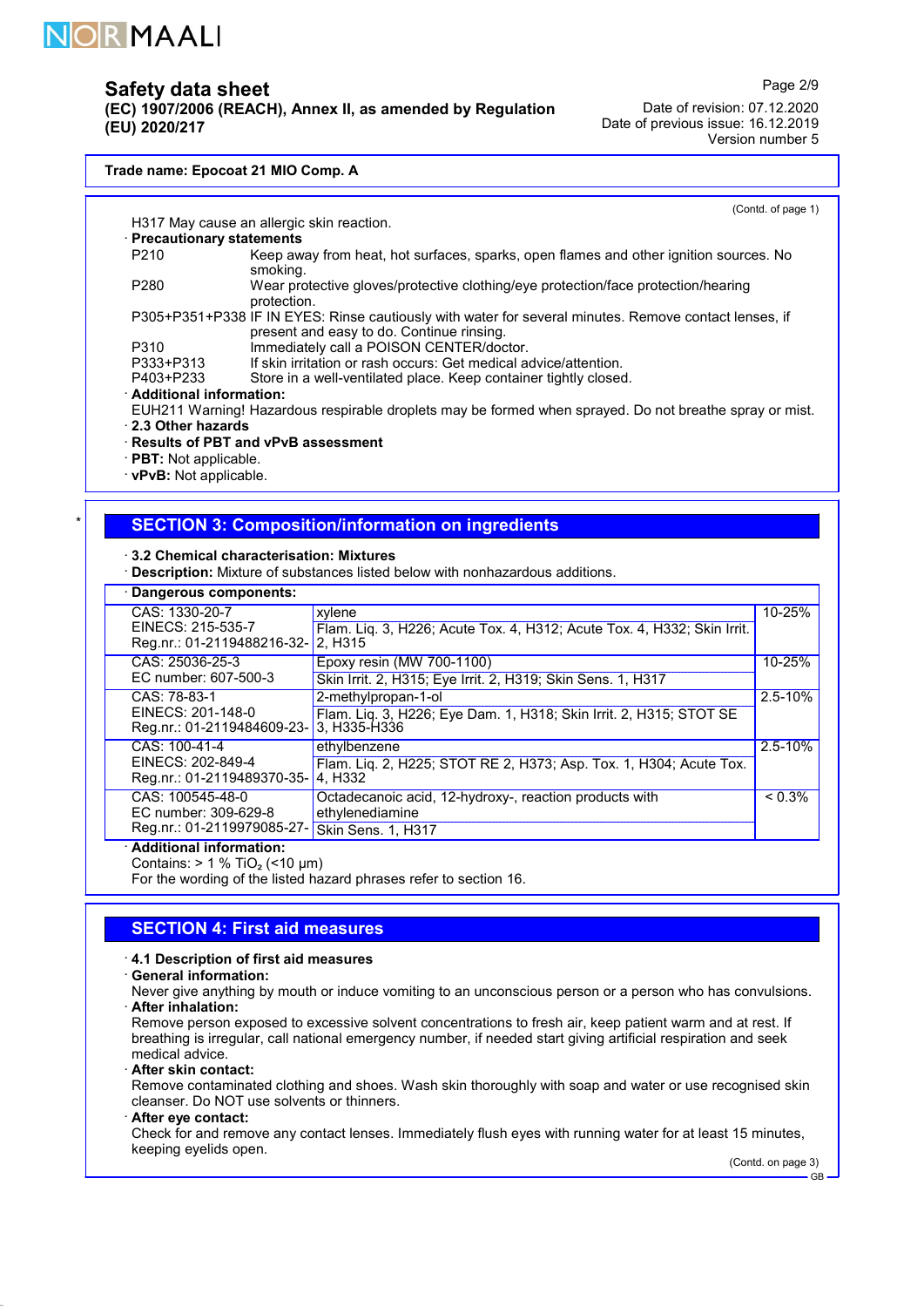

(EC) 1907/2006 (REACH), Annex II, as amended by Regulation (EU) 2020/217

Date of revision: 07.12.2020 Date of previous issue: 16.12.2019 Version number 5

#### Trade name: Epocoat 21 MIO Comp. A

(Contd. of page 2)

Page 3/9

· After swallowing: If swallowed, seek medical advice immediately and show the container or label. Keep person warm and at rest. Do not induce vomiting.

· Information for doctor: Treatment according to symptoms.

- · 4.2 Most important symptoms and effects, both acute and delayed
- No further relevant information available.
- · 4.3 Indication of any immediate medical attention and special treatment needed
- No further relevant information available.

### SECTION 5: Firefighting measures

### · 5.1 Extinguishing media

- · Suitable extinguishing agents: Alcohol resistant foam, CO₂, powders, water spray.
- · For safety reasons unsuitable extinguishing agents: Water with full jet
- · 5.2 Special hazards arising from the substance or mixture No further relevant information available.
- · 5.3 Advice for firefighters

Evacuate people from danger area and deny access to area. Remove containers from danger area and try to cool containers which cannot be removed safely.

· Protective equipment: Compressed air respirator and protective clothing.

### SECTION 6: Accidental release measures

· 6.1 Personal precautions, protective equipment and emergency procedures

No flares, smoking or flames in hazard area. Avoid breathing vapour or mist. Provide adequate ventilation. Wear appropriate respirator when ventilation is inadequate. Put on appropriate personal protective equipment. · 6.2 Environmental precautions:

Avoid dispersal of spilt material and runoff and contact with soil, waterways, drains and sewers. Inform the relevant authorities if the product has caused environmental pollution (sewers, waterways, soil or air).

### · 6.3 Methods and material for containment and cleaning up:

Absorb liquid components with liquid-binding material (sand, peat or other absorbent material). Ensure adequate ventilation.

6.4 Reference to other sections

See Section 7 for information on safe handling.

See Section 8 for information on personal protection equipment.

See Section 13 for disposal information.

# **SECTION 7: Handling and storage**

#### · 7.1 Precautions for safe handling

52.0.1

Vapours are heavier than air and may spread along floors. Vapours may form explosive mixtures with air. Prevent the creation of flammable or explosive concentrations of vapours in air and avoid vapour concentrations higher than the occupational exposure limits. In addition, the product should only be used in areas from which all naked lights and other sources of ignition have been excluded. Electrical equipment should be protected to the appropriate standard. To dissipate static electricity during transfer, earth drum and connect to receiving container with bonding strap. Operators should wear antistatic footwear and clothing and floors should be of the conducting type. Keep container tightly closed. Keep away from heat, sparks and flame. No sparking tools should be used. Avoid contact with skin and eyes. Avoid the inhalation of dust, particulates, spray or mist arising from the application of this preparation. Avoid inhalation of dust from sanding. Eating, drinking and smoking should be prohibited in areas where this material is handled, stored and processed. Put on appropriate personal protective equipment (see section 8). Never use pressure to empty. Container is not a pressure vessel. Always keep in containers made from the same material as the original one.Comply with the health and safety at work laws.

When operators, whether spraying or not, have to work inside the spray booth, ventilation is unlikely to be sufficient to control particulates and solvent vapour in all cases. In such circumstances they should wear a compressed air-fed respirator during the spraying process and until such time as the particulates and solvent vapour concentration has fallen below the exposure limits.

#### · Information about fire - and explosion protection:

Vapours are heavier than air and may spread along floors. Vapours may form explosive mixtures with air.

(Contd. on page 4)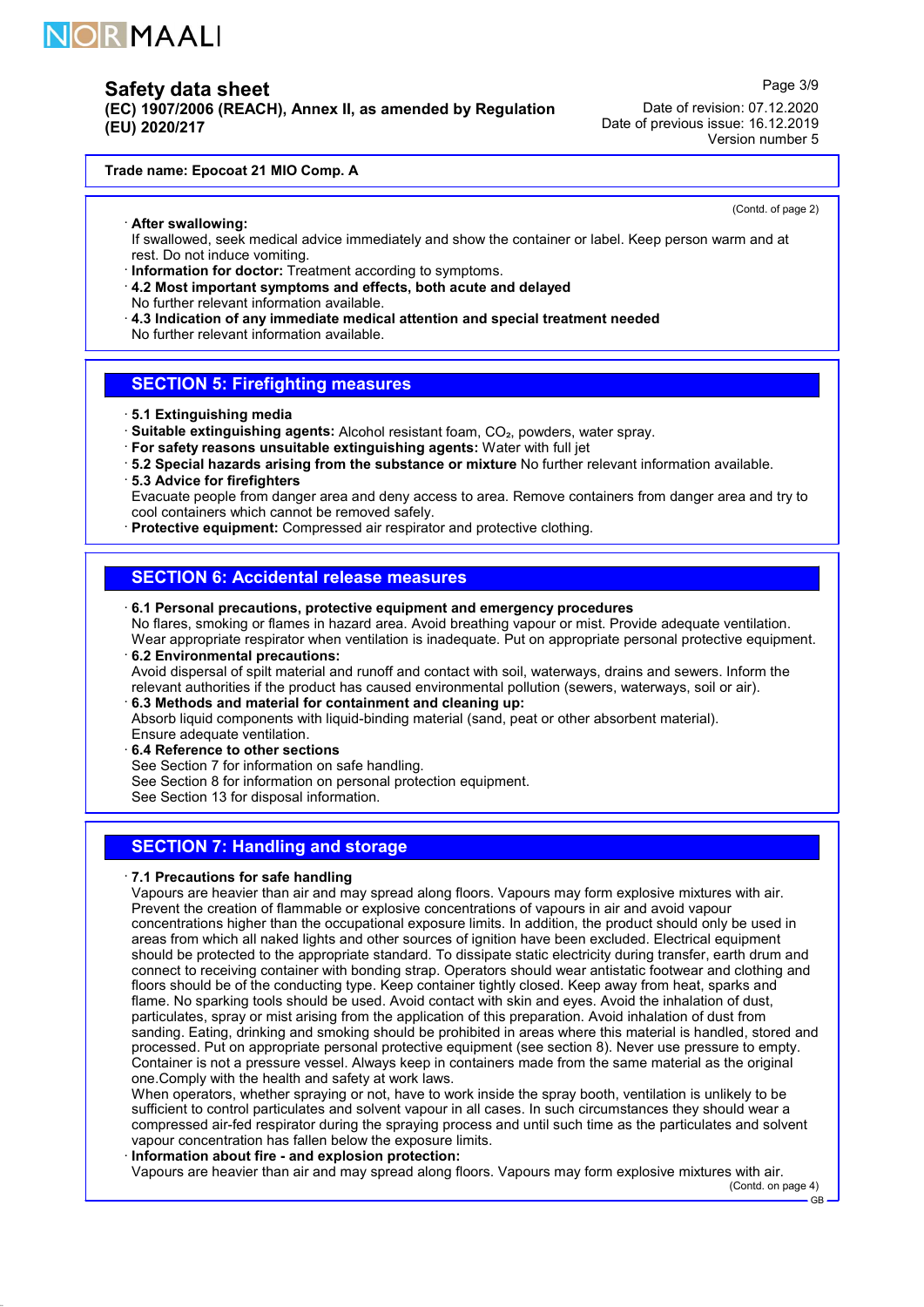

(EC) 1907/2006 (REACH), Annex II, as amended by Regulation (EU) 2020/217

Page 4/9

Date of revision: 07.12.2020 Date of previous issue: 16.12.2019 Version number 5

#### Trade name: Epocoat 21 MIO Comp. A

(Contd. of page 3)

- · 7.2 Conditions for safe storage, including any incompatibilities
- · Storage:
- · Requirements to be met by storerooms and receptacles:

Store in accordance with local regulations. Observe label precautions. Store in a dry, cool and well-ventilated area. Keep away from heat and direct sunlight. Keep away from sources of ignition. Keep away from: oxidising agents, strong alkalis, strong acids. No smoking. Prevent unauthorised access. Containers that have been opened must be carefully resealed and kept upright to prevent leakage. Do not empty into drains.

- · Information about storage in one common storage facility: Not required.
- · Further information about storage conditions: Keep container tightly sealed.

· 7.3 Specific end use(s) No further relevant information available.

#### SECTION 8: Exposure controls/personal protection

· 8.1 Control parameters

· Additional information about design of technical facilities: No further data; see item 7.

|                  | $\cdot$ Ingredients with limit values that require monitoring at the workplace:                                                    |  |  |  |
|------------------|------------------------------------------------------------------------------------------------------------------------------------|--|--|--|
| 1330-20-7 xylene |                                                                                                                                    |  |  |  |
|                  | $HTP$ Short-term value: 440 mg/m <sup>3</sup> , 100 ppm<br>Long-term value: 220 mg/m <sup>3</sup> , 50 ppm<br>Sk; BMGV             |  |  |  |
|                  | 78-83-1 2-methylpropan-1-ol                                                                                                        |  |  |  |
| Sk               | $HTP$ Short-term value: 230 mg/m <sup>3</sup> , 75 ppm<br>Long-term value: 150 mg/m <sup>3</sup> , 50 ppm                          |  |  |  |
|                  | 100-41-4 ethylbenzene                                                                                                              |  |  |  |
|                  | HTP Short-term value: 880 mg/m <sup>3</sup> , 200 ppm<br>Long-term value: 220 mg/m <sup>3</sup> , 50 ppm<br>Sk; BMGV               |  |  |  |
|                  | Ingredients with biological limit values:                                                                                          |  |  |  |
|                  | 1330-20-7 xylene                                                                                                                   |  |  |  |
|                  | BMGV 5.0 mmol/l creatinine<br>Sampling time: post shift<br>Parameter: methyl hippuric acid of urine                                |  |  |  |
|                  | 100-41-4 ethylbenzene                                                                                                              |  |  |  |
|                  | BMGV 5.2 mmol/l creatinine<br>Sampling time: post shift after working week or exposure period<br>Parameter: mandelic acid of urine |  |  |  |
|                  | · Additional information:<br>The information is based on the valid lists at the time of manufacture (Finland 654/2020).            |  |  |  |
|                  | 8.2 Exposure controls                                                                                                              |  |  |  |

#### · Personal protective equipment:

### · General protective and hygienic measures:

Use only with adequate ventilation. Use process enclosures, local exhaust ventilation or other engineering controls to keep worker exposure to airborne contaminants below any recommended or statutory limits. Wash hands, forearms and face thoroughly after handling chemical products, before eating, smoking and using the lavatory and at the end of the working period.

Respiratory protection:

52.0.1

If ventilation is insufficient or if workers are exposed to concentrations above the exposure limit they must use half- or full mask with gas filter A (brown, organic substances), and when grinding P2 (IIb) -type dust filter. Mask with combined filter (gas & dust) A2-P2 must be used when spraying. In the continuous long-term work it is recommended to use motored air protector or separative protector (fresh air hood or compressed air hood or such).

(Contd. on page 5)

GB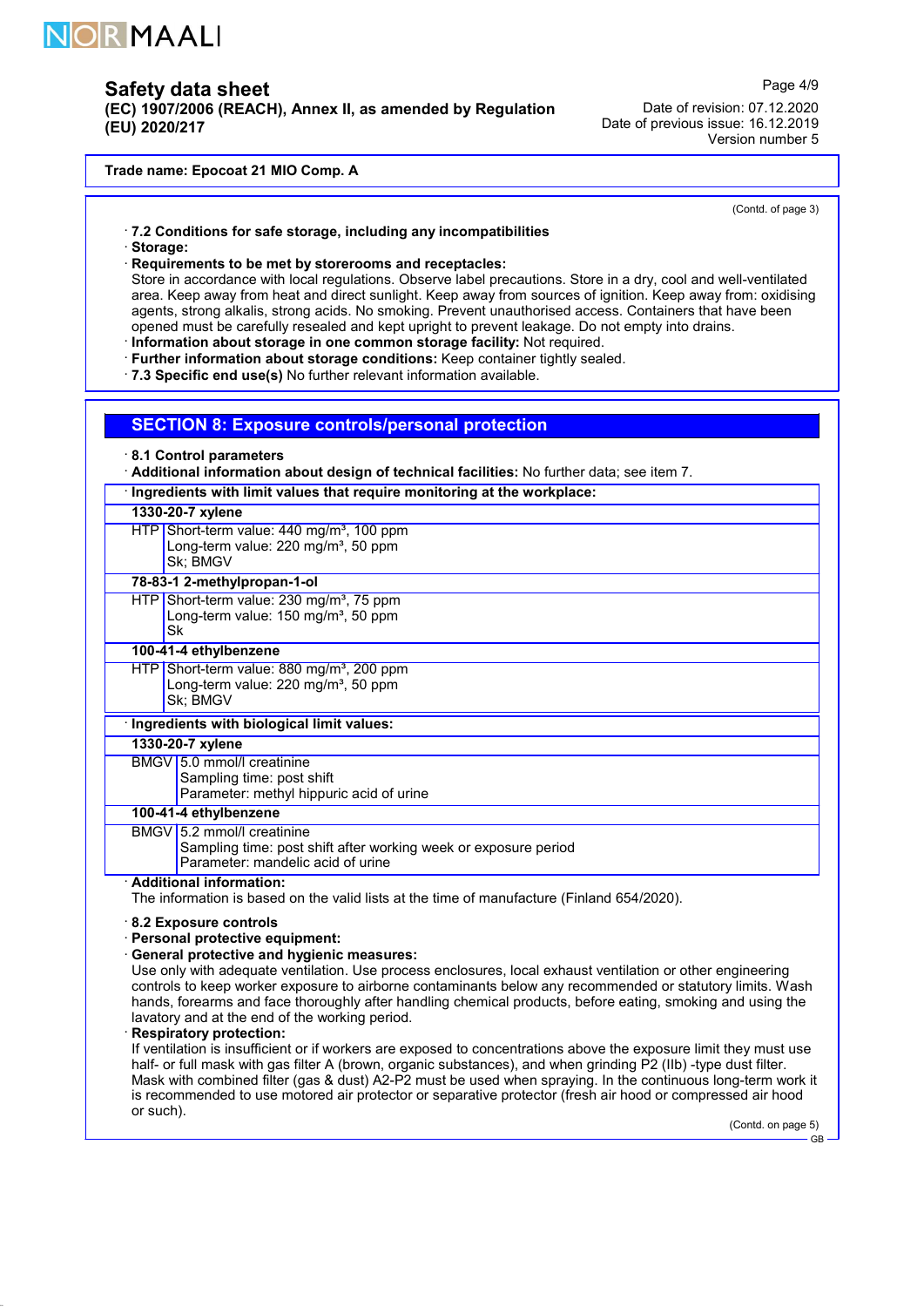

(EC) 1907/2006 (REACH), Annex II, as amended by Regulation (EU) 2020/217

Page 5/9 Date of revision: 07.12.2020 Date of previous issue: 16.12.2019 Version number 5

#### Trade name: Epocoat 21 MIO Comp. A

(Contd. of page 4)

### · Protection of hands:



Protective gloves

Selection of the glove material on consideration of the penetration times, rates of diffusion and the degradation **Material of gloves** 

Wear suitable gloves tested to EN374.

Recommended, gloves(breakthrough time) > 8 hours: nitrile rubber

May be used, gloves(breakthrough time) 4 - 8 hours: neoprene, butyl rubber, Viton®, 4H, Teflon, Barricade, CPF 3, Responder, PVC, polyvinyl alcohol (PVA)

### · Penetration time of glove material

The exact break through time has to be found out by the manufacturer of the protective gloves and has to be observed.

Eye protection:



52.0.1

Tightly sealed goggles

The eye flushing device should be located near the the paint work area. **Body protection:** Protective work clothing

| 9.1 Information on basic physical and chemical properties |                                                                                                 |  |  |  |
|-----------------------------------------------------------|-------------------------------------------------------------------------------------------------|--|--|--|
| <b>General Information</b>                                |                                                                                                 |  |  |  |
| · Appearance:<br>Form:                                    | Fluid                                                                                           |  |  |  |
| Colour:                                                   | Colourful                                                                                       |  |  |  |
| · Odour:                                                  | Strong                                                                                          |  |  |  |
| · Odour threshold:                                        | Not determined.                                                                                 |  |  |  |
| · pH-value:                                               | Not determined.                                                                                 |  |  |  |
| Change in condition                                       |                                                                                                 |  |  |  |
| <b>Melting point/freezing point:</b>                      | Undetermined.                                                                                   |  |  |  |
| Initial boiling point and boiling range: 108 °C           |                                                                                                 |  |  |  |
| · Flash point:                                            | 24 °C                                                                                           |  |  |  |
| · Flammability (solid, gas):                              | Not applicable.                                                                                 |  |  |  |
| · Ignition temperature:                                   | 390 °C                                                                                          |  |  |  |
| Decomposition temperature:                                | Not determined.                                                                                 |  |  |  |
| Auto-ignition temperature:                                | Product is not selfigniting.                                                                    |  |  |  |
| <b>Explosive properties:</b>                              | Product is not explosive. However, formation of explosive air/<br>vapour mixtures are possible. |  |  |  |
| <b>Explosion limits:</b>                                  |                                                                                                 |  |  |  |
| Lower:                                                    | 1.1 Vol %                                                                                       |  |  |  |
| Upper:                                                    | 7 Vol %                                                                                         |  |  |  |
| Vapour pressure at 20 °C:                                 | 6.7 - 8.2 hPa                                                                                   |  |  |  |
| Density at 20 °C:                                         | $1.5$ g/cm <sup>3</sup>                                                                         |  |  |  |
| · Relative density                                        | Not determined.                                                                                 |  |  |  |
| · Vapour density<br><b>Evaporation rate</b>               | Not determined.                                                                                 |  |  |  |

 $\overline{C}$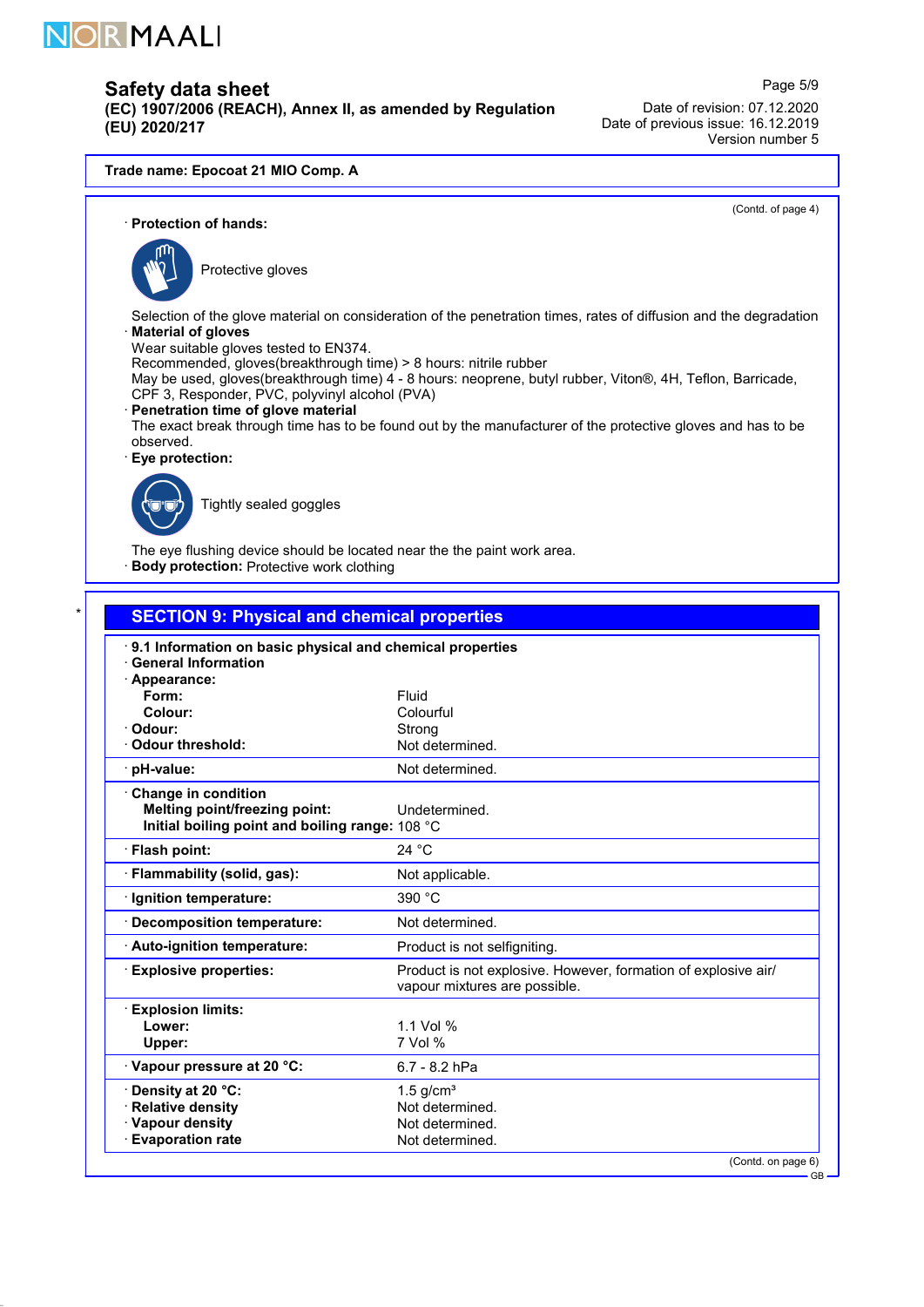

(EC) 1907/2006 (REACH), Annex II, as amended by Regulation (EU) 2020/217

Date of revision: 07.12.2020 Date of previous issue: 16.12.2019 Version number 5

Page 6/9

Trade name: Epocoat 21 MIO Comp. A

|                                               | (Contd. of page 5)                             |
|-----------------------------------------------|------------------------------------------------|
| Solubility in / Miscibility with<br>water:    | Not miscible or difficult to mix.              |
| Partition coefficient: n-octanol/water:       | Not determined.                                |
| Viscosity:<br>Dynamic:<br>Kinematic at 40 °C: | Not determined.<br>$> 20.5$ mm <sup>2</sup> /s |
| 9.2 Other information                         | No further relevant information available.     |

### SECTION 10: Stability and reactivity

- · 10.1 Reactivity No specific test data related to reactivity available for this product or its ingredients.
- · 10.2 Chemical stability

52.0.1

· Thermal decomposition / conditions to be avoided:

No decomposition if used according to specifications.

- In confined or poorly ventilated spaces solvent may form an explosive mixture with air.
- · 10.3 Possibility of hazardous reactions
- Under normal conditions of storage and use, hazardous decomposition products should not be produced. · 10.4 Conditions to avoid
- Keep away from the following materials to prevent strong exothermic reactions: oxidising agents, strong alkalis, strong acids.
- · 10.5 Incompatible materials: No further relevant information available.
- · 10.6 Hazardous decomposition products:
- Under normal conditions of storage and use, hazardous decomposition products should not be produced.

# SECTION 11: Toxicological information

· 11.1 Information on toxicological effects

· Acute toxicity Based on available data, the classification criteria are not met.

| <b>LD/LC50 values relevant for classification:</b> |                                                                                                                                                                                                                       |                                                    |  |  |  |  |  |
|----------------------------------------------------|-----------------------------------------------------------------------------------------------------------------------------------------------------------------------------------------------------------------------|----------------------------------------------------|--|--|--|--|--|
| 1330-20-7 xylene                                   |                                                                                                                                                                                                                       |                                                    |  |  |  |  |  |
| Oral                                               | LD50                                                                                                                                                                                                                  | 4,300 mg/kg (rat)                                  |  |  |  |  |  |
| Dermal                                             | LD50                                                                                                                                                                                                                  | 3,200 mg/kg (rabbit)                               |  |  |  |  |  |
|                                                    |                                                                                                                                                                                                                       | Inhalative LC50/4 h 21.7 mg/l (rat)                |  |  |  |  |  |
|                                                    | 78-83-1 2-methylpropan-1-ol                                                                                                                                                                                           |                                                    |  |  |  |  |  |
| Oral                                               | LD50                                                                                                                                                                                                                  | 2,460 mg/kg (rat)                                  |  |  |  |  |  |
| Dermal                                             | LD50                                                                                                                                                                                                                  | 3,400 mg/kg (rabbit)                               |  |  |  |  |  |
|                                                    | 100-41-4 ethylbenzene                                                                                                                                                                                                 |                                                    |  |  |  |  |  |
| Oral                                               | LD50                                                                                                                                                                                                                  | 3,500 mg/kg (rat)                                  |  |  |  |  |  |
| Dermal                                             | LD50                                                                                                                                                                                                                  | 17,800 mg/kg (rabbit)                              |  |  |  |  |  |
|                                                    |                                                                                                                                                                                                                       | Inhalative LC50/4 h $\vert$ 4,000 mg/l (rabbit)    |  |  |  |  |  |
|                                                    | 100545-48-0 Octadecanoic acid, 12-hydroxy-, reaction products with ethylenediamine                                                                                                                                    |                                                    |  |  |  |  |  |
| Oral                                               | LD50                                                                                                                                                                                                                  | $> 2,000$ mg/kg (rat)                              |  |  |  |  |  |
|                                                    |                                                                                                                                                                                                                       | Inhalative LC50/4 h $>$ 5,050 mg/l (rat)           |  |  |  |  |  |
|                                                    | <b>Primary irritant effect:</b>                                                                                                                                                                                       |                                                    |  |  |  |  |  |
|                                                    | <b>Skin corrosion/irritation</b><br>Causes skin irritation.                                                                                                                                                           |                                                    |  |  |  |  |  |
|                                                    |                                                                                                                                                                                                                       |                                                    |  |  |  |  |  |
|                                                    | Serious eye damage/irritation<br>Causes serious eye damage.                                                                                                                                                           |                                                    |  |  |  |  |  |
|                                                    | Respiratory or skin sensitisation                                                                                                                                                                                     |                                                    |  |  |  |  |  |
|                                                    | May cause an allergic skin reaction.                                                                                                                                                                                  |                                                    |  |  |  |  |  |
|                                                    |                                                                                                                                                                                                                       | Other information (about experimental toxicology): |  |  |  |  |  |
|                                                    | Exposure to component solvent vapour concentrations in excess of the stated occupational exposure limit may<br>result in adverse health effects such as mucous membrane and respiratory system irritation and adverse |                                                    |  |  |  |  |  |
|                                                    | effects on the kidneys, liver and central nervous system. Solvents may cause some of the above effects by<br>(Contd. on page 7)                                                                                       |                                                    |  |  |  |  |  |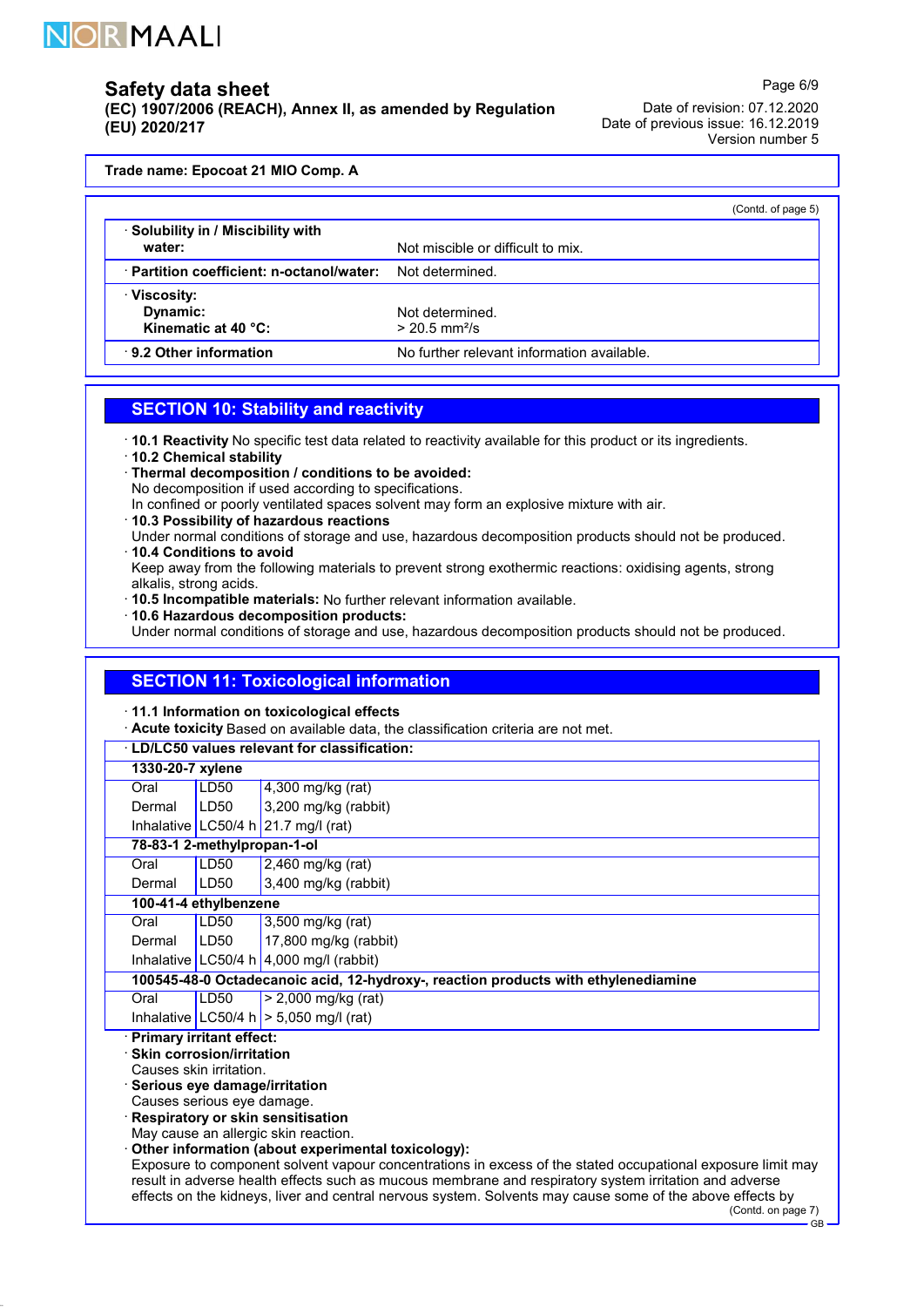

(EC) 1907/2006 (REACH), Annex II, as amended by Regulation (EU) 2020/217

Page 7/9

Date of revision: 07.12.2020 Date of previous issue: 16.12.2019 Version number 5

#### Trade name: Epocoat 21 MIO Comp. A

(Contd. of page 6)

absorption through the skin. Symptoms and signs include headache, dizziness, fatigue, muscular weakness, drowsiness and, in extreme cases, loss of consciousness. Repeated or prolonged contact with the preparation may cause removal of natural fat from the skin, resulting in non-allergic contact dermatitis and absorption through the skin. If splashed in the eyes, the liquid may cause irritation and reversible damage. Swallowing may cause nausea, diarrhea, vomiting, gastro-intestinal irritation and chemical pneumonia.

· Additional toxicological information:

· CMR effects (carcinogenity, mutagenicity and toxicity for reproduction)

- Ethylbenzene may cause cancer to humans (carcinogenic, group 2B, IARC), but information available is insufficient for satisfactory estimate.
- · Germ cell mutagenicity Based on available data, the classification criteria are not met.
- · Carcinogenicity Based on available data, the classification criteria are not met.
- · Reproductive toxicity Based on available data, the classification criteria are not met.
- · STOT-single exposure Based on available data, the classification criteria are not met.
- · STOT-repeated exposure Based on available data, the classification criteria are not met.
- · Aspiration hazard Based on available data, the classification criteria are not met.

# **SECTION 12: Ecological information**

- · 12.1 Toxicity
- · Aquatic toxicity:

#### 1330-20-7 xylene

48-h EC50 165 mg/L (Daphnia magna)

96-h LC50 26.7 mg/L (Pimephales promelas)

48-h LC50 86 mg/L (Leucuscus idus melanotus)

### 100-41-4 ethylbenzene

48-h EC50 7.2 mg/L (Daphnia magna)

96-h LC50 4.2 mg/L (Oncorhynchus mykiss)

### · 12.2 Persistence and degradability

- Biodegradation: Xylene: readily
- Ethylbenzene: readily
- · 12.3 Bioaccumulative potential
- Xylene: LogPow = 3,12 (low)
- 2-methylpropan-1-ol: LogPow = 0,76 (low)
- Ethylbenzene: LogPow = 3,15 (low)
- · 12.4 Mobility in soil No further relevant information available.
- · 12.5 Results of PBT and vPvB assessment
- · PBT: Not applicable.
- · vPvB: Not applicable.

· 12.6 Other adverse effects No further relevant information available.

### SECTION 13: Disposal considerations

#### · 13.1 Waste treatment methods

· Recommendation

Do not allow to enter drains or watercourses. Material and/or container must be disposed of as hazardous waste.

#### · European waste catalogue

08 01 11\* waste paint and varnish containing organic solvents or other hazardous substances

# · Uncleaned packaging:

· Recommendation:

52.0.1

Empty, dry paint containers (hole made to the bottom) should be taken to collection centres for metallic paint packages. If this collecting/recycling centre doesn't exist, containers can be taken to a local dump pit. For more information contact your local waste disposal authorities or paint deliverer.

GB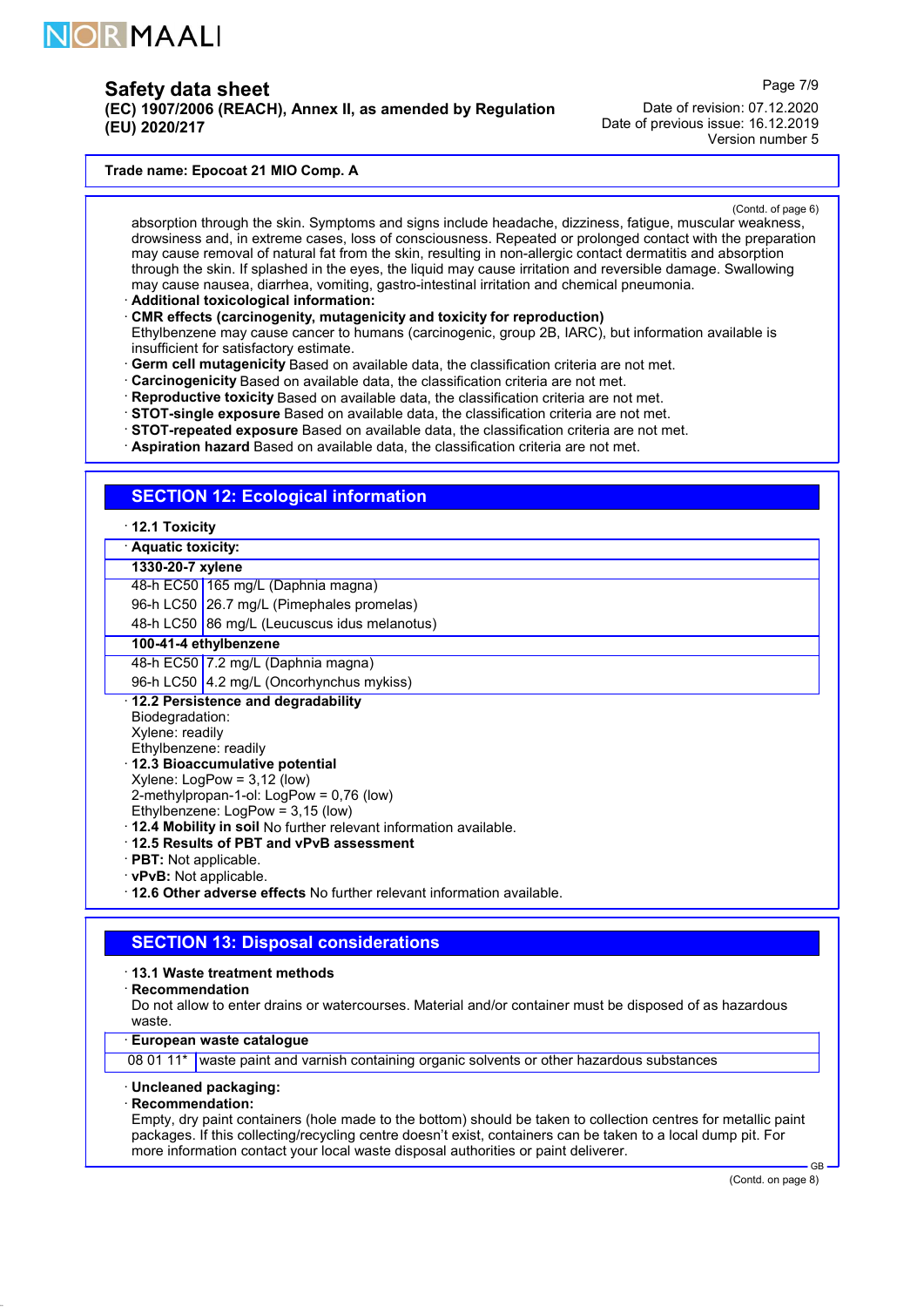

(EC) 1907/2006 (REACH), Annex II, as amended by Regulation (EU) 2020/217

Date of revision: 07.12.2020 Date of previous issue: 16.12.2019 Version number 5

Page 8/9

(Contd. of page 7)

Trade name: Epocoat 21 MIO Comp. A

| <b>SECTION 14: Transport information</b>                                                                 |                                                  |  |  |  |
|----------------------------------------------------------------------------------------------------------|--------------------------------------------------|--|--|--|
| 14.1 UN-Number<br>ADR, IMDG, IATA                                                                        | <b>UN1263</b>                                    |  |  |  |
| 14.2 UN proper shipping name<br>· ADR, IMDG, IATA                                                        | <b>PAINT</b>                                     |  |  |  |
| 14.3 Transport hazard class(es)                                                                          |                                                  |  |  |  |
| · ADR, IMDG, IATA                                                                                        |                                                  |  |  |  |
| · Class                                                                                                  | 3 Flammable liquids.                             |  |  |  |
| 14.4 Packing group<br>· ADR, IMDG, IATA                                                                  | $\mathbf{III}$                                   |  |  |  |
| 14.5 Environmental hazards:<br>· Marine pollutant:                                                       | No                                               |  |  |  |
| 14.6 Special precautions for user<br>· Hazard identification number (Kemler code):<br><b>EMS Number:</b> | Warning: Flammable liquids.<br>30<br>$F-E$ , S-E |  |  |  |
| 14.7 Transport in bulk according to Annex II of<br><b>Marpol and the IBC Code</b><br>Not applicable.     |                                                  |  |  |  |
| Transport/Additional information:                                                                        |                                                  |  |  |  |
| <b>ADR</b><br>· Limited quantities (LQ)<br>· Transport category<br>· Tunnel restriction code             | 5L<br>3<br>D/E                                   |  |  |  |
| <b>IMDG</b><br>· Limited quantities (LQ)                                                                 | 5L                                               |  |  |  |
| · UN "Model Regulation":                                                                                 | UN1263, PAINT, 3, III                            |  |  |  |

# SECTION 15: Regulatory information

· 15.1 Safety, health and environmental regulations/legislation specific for the substance or mixture

- · Directive 2012/18/EU
- · Seveso category FLAMMABLE LIQUIDS

 $\cdot$  Qualifying quantity (tonnes) for the application of lower-tier requirements 5.000 t

- · Qualifying quantity (tonnes) for the application of upper-tier requirements 50.000 t
- · REGULATION (EC) No 1907/2006 ANNEX XVII Conditions of restriction: 3
- · 15.2 Chemical safety assessment: A Chemical Safety Assessment has not been carried out.

# SECTION 16: Other information

This information is based on our present knowledge. However, this shall not constitute a guarantee for any specific product features and shall not establish a legally valid contractual relationship.

#### · Relevant phrases

52.0.1

H225 Highly flammable liquid and vapour.

H226 Flammable liquid and vapour.

H304 May be fatal if swallowed and enters airways.

H312 Harmful in contact with skin.

- H315 Causes skin irritation.
- H317 May cause an allergic skin reaction.